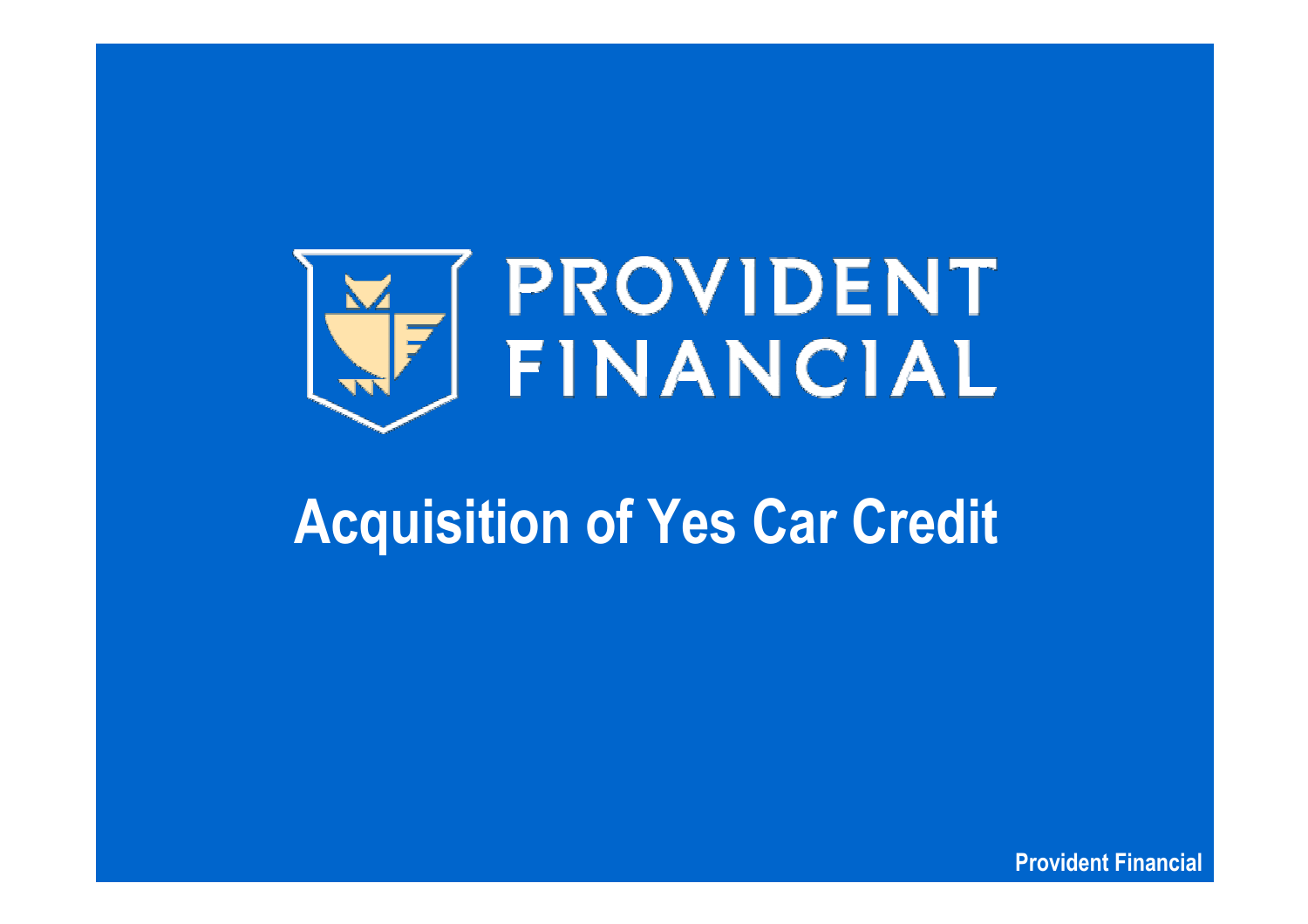## An excellent acquisition

- > Good strategic fit
- $\geq$ Opportunity for leading position in attractive market
- >Unique and attractive credit-led business model
- > Excellent growth prospects
- $\geq$ Modestly earnings enhancing in 2003; increasingly thereafter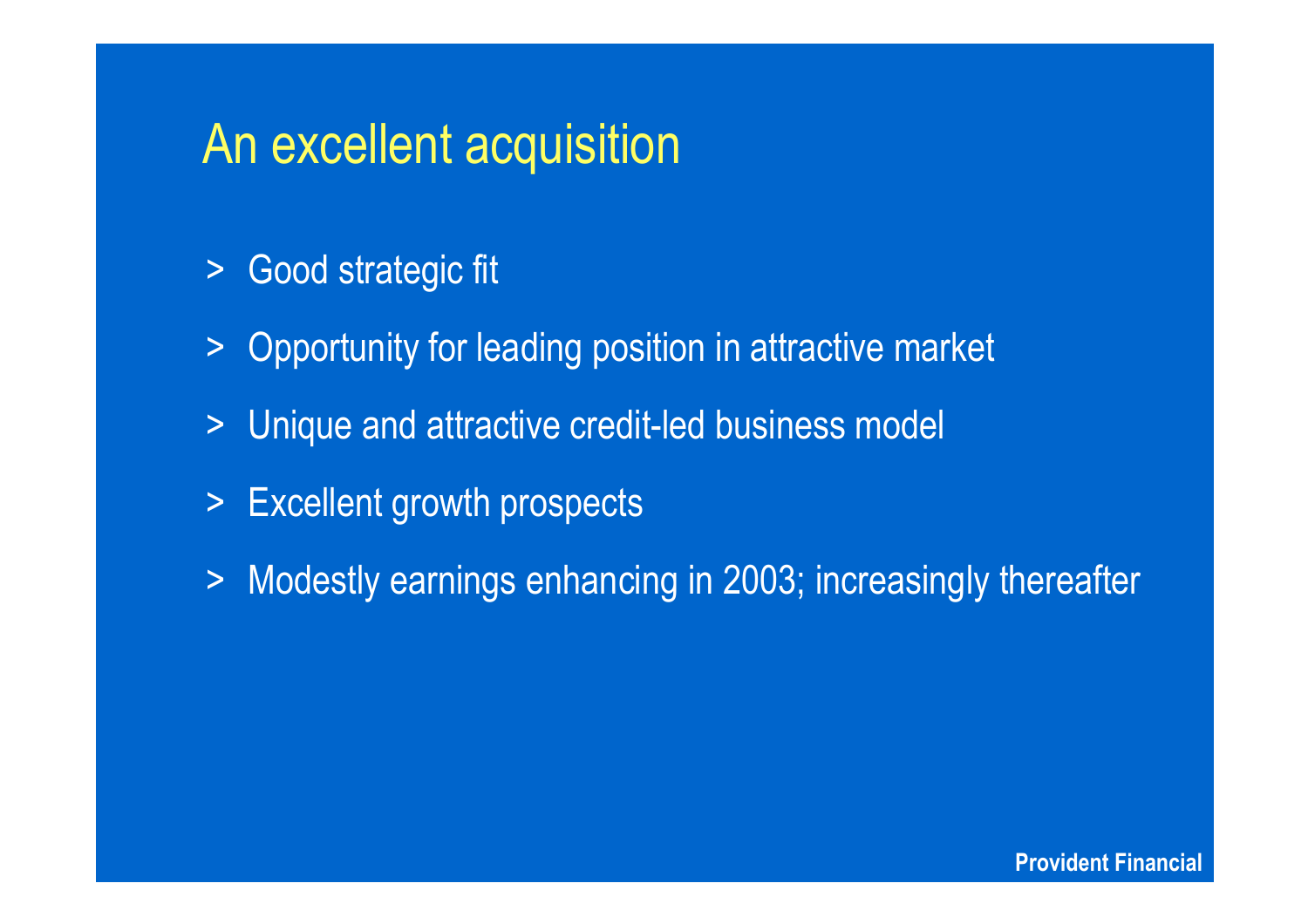### Principal terms of the transaction

- > Purchase price: £53 million unconditional
- > Management incentivised by earn-out
- > Total earn-out capped at £88m
- > 2003 acquisition multiple reduces as earn-out increases
- $\geq$ Funding - bank debt plus an equity placing of £50m
- > Target capital structure achieved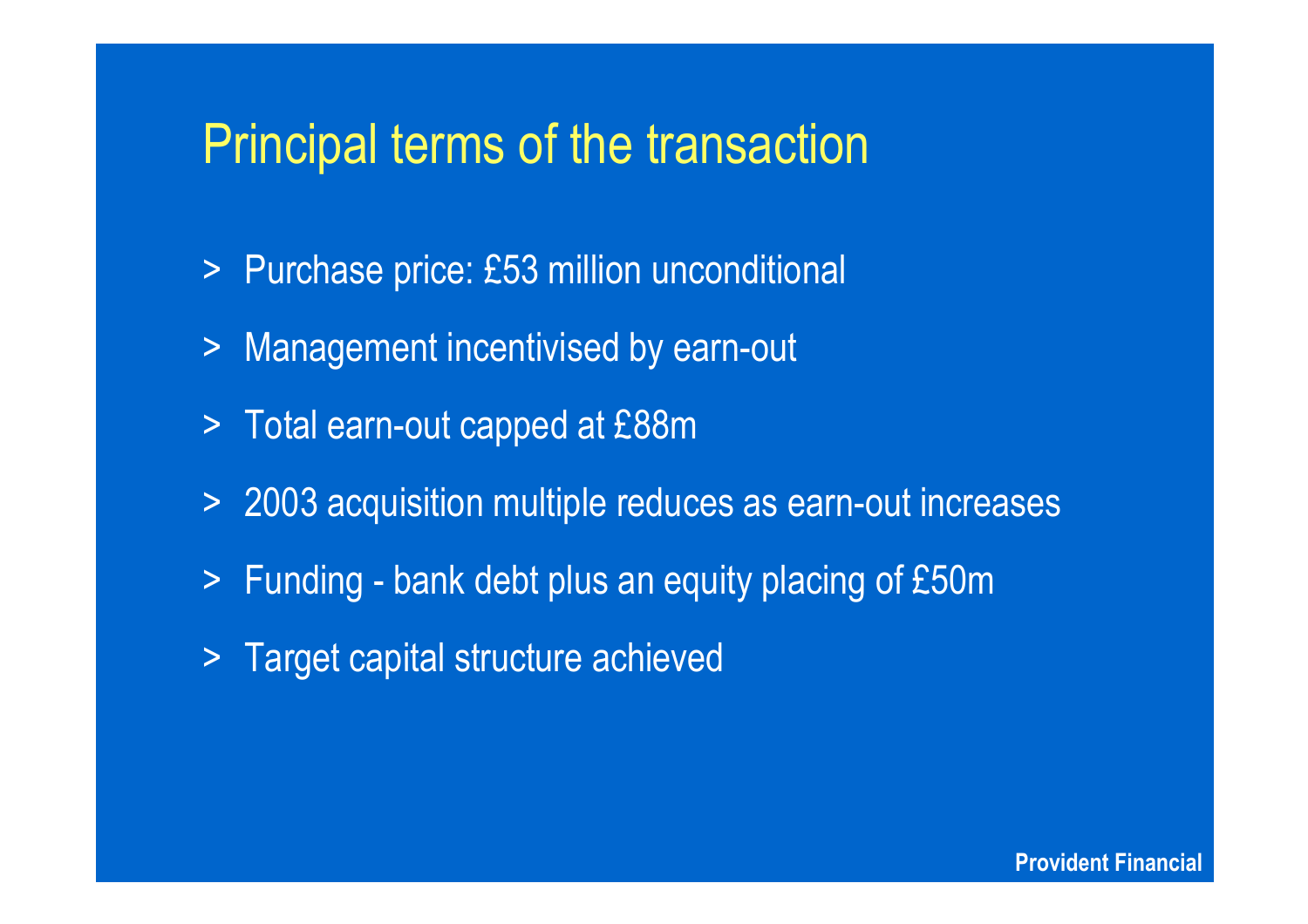## Yes Car Credit – The business

- >Founded in 1997
- > £152.6m turnover for 2001
- > Unique credit-led business model
- > Integrated sub-prime car finance, car sales and insurance
- > Sells & provides 4-year finance for cars, normally 3 5 years old
- > Average vehicle sales price around £4,800
- > Repayment by direct debit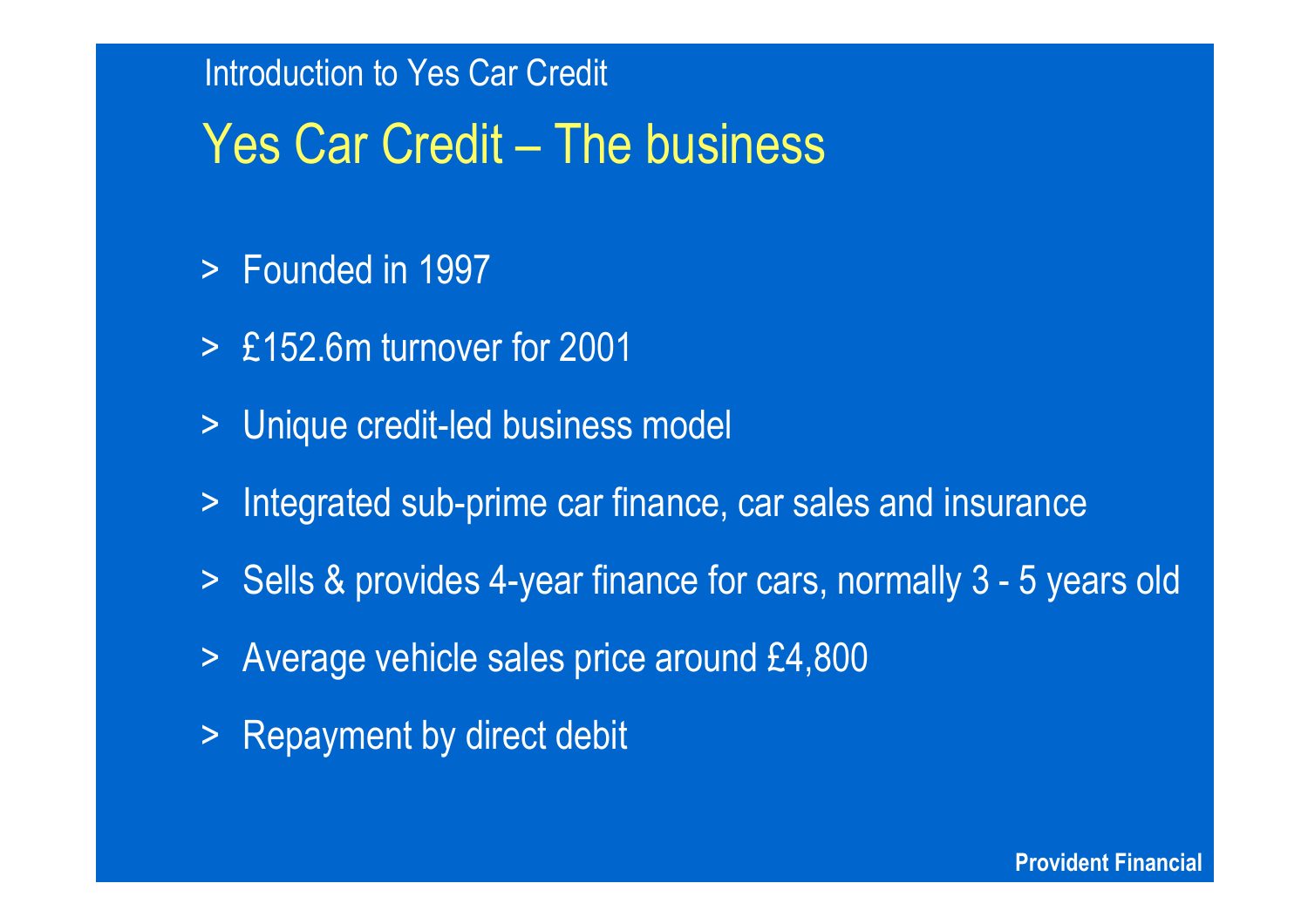Yes Car Credit's growth record **Introduction to Yes Car Credit In - Hous e Financ e E x t ernal Financ e Cars sold**

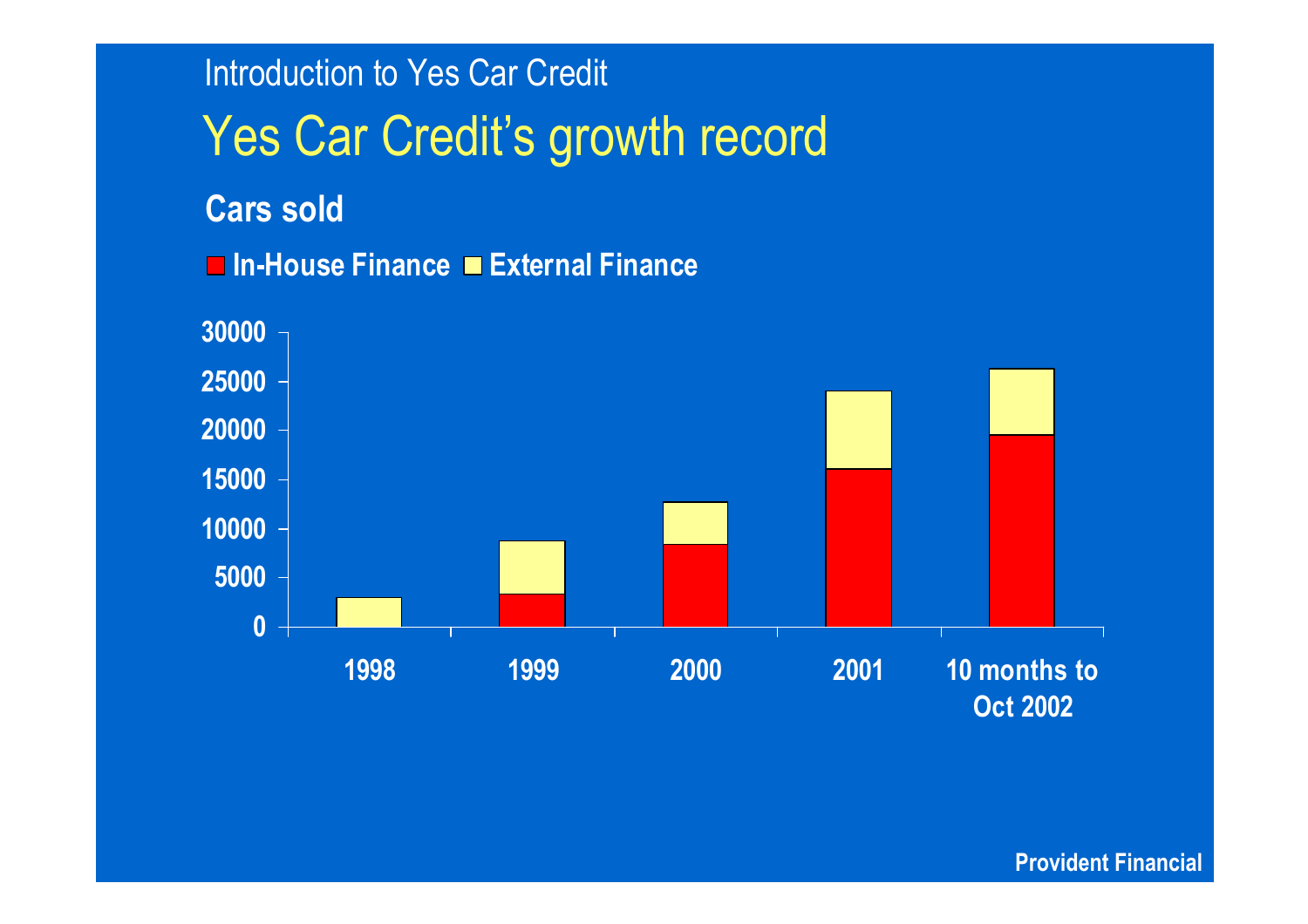## Branch network & customer acquisition

- > National TV advertising
- > National press advertising
- $\geq$ Direct mail
- $\geq$ Internet
- > Affinity partners
- > Partial geographic coverage

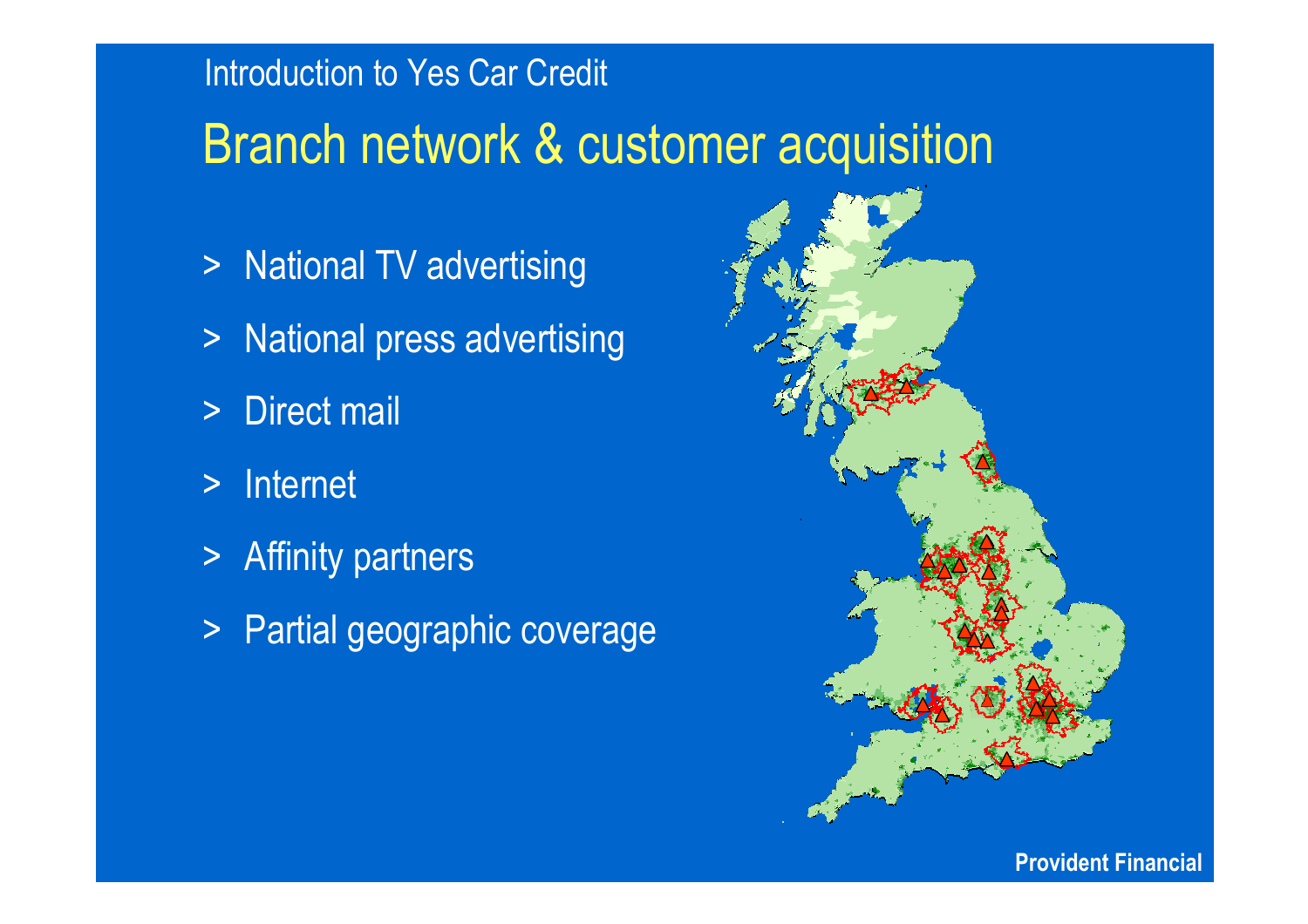## Yes Car Credit sales process

- > National advertising
- > Contact with call centre
- > Finance first, then select car
- > Related insurances arranged
- > High ratio of sales to appointments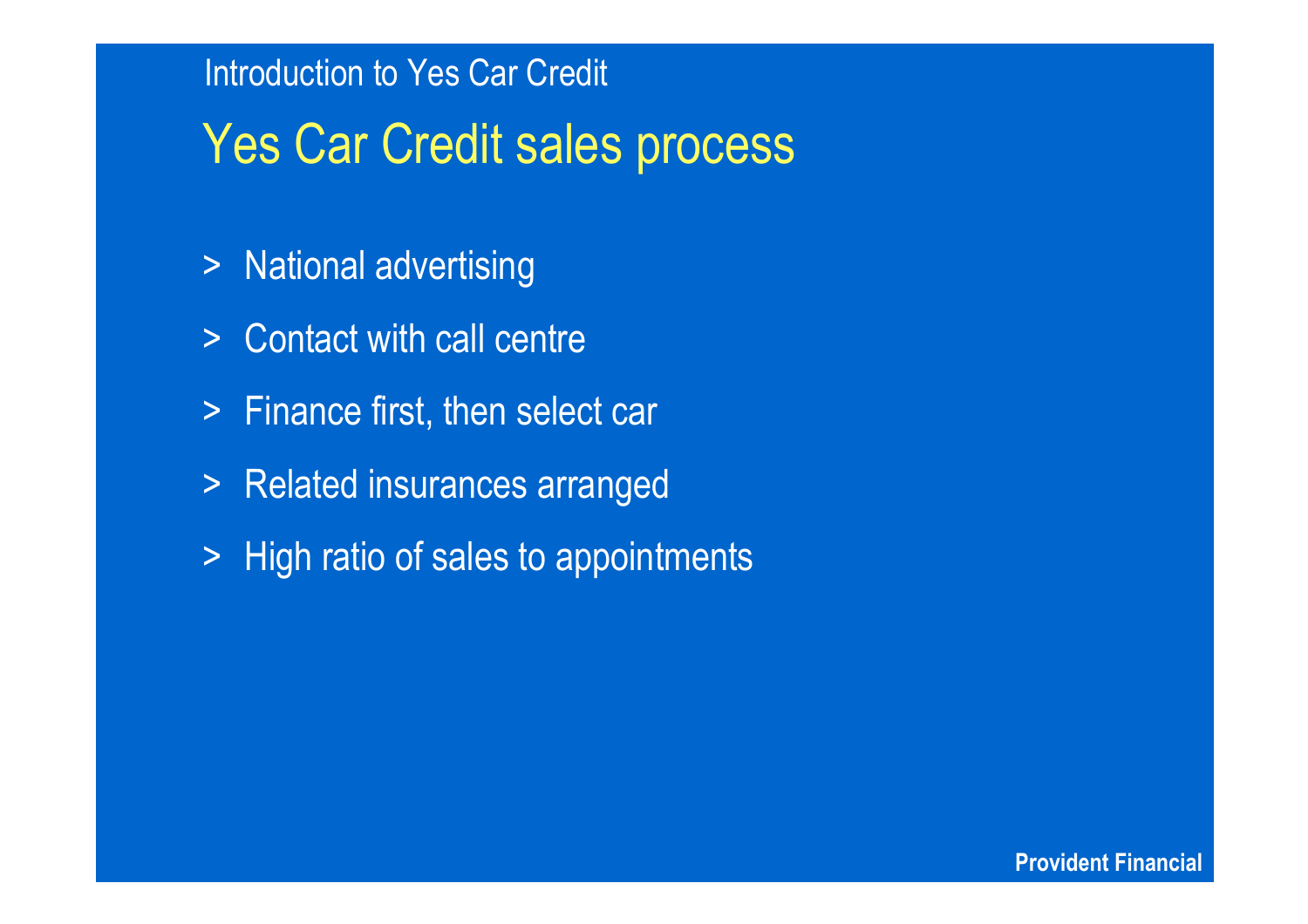Introduction to Yes Car Credit Customer benefits

- > Confidence of acceptance
- > No complicated forms
- > Quality car
- > Insurance products to reduce risk
- >Competitive APRs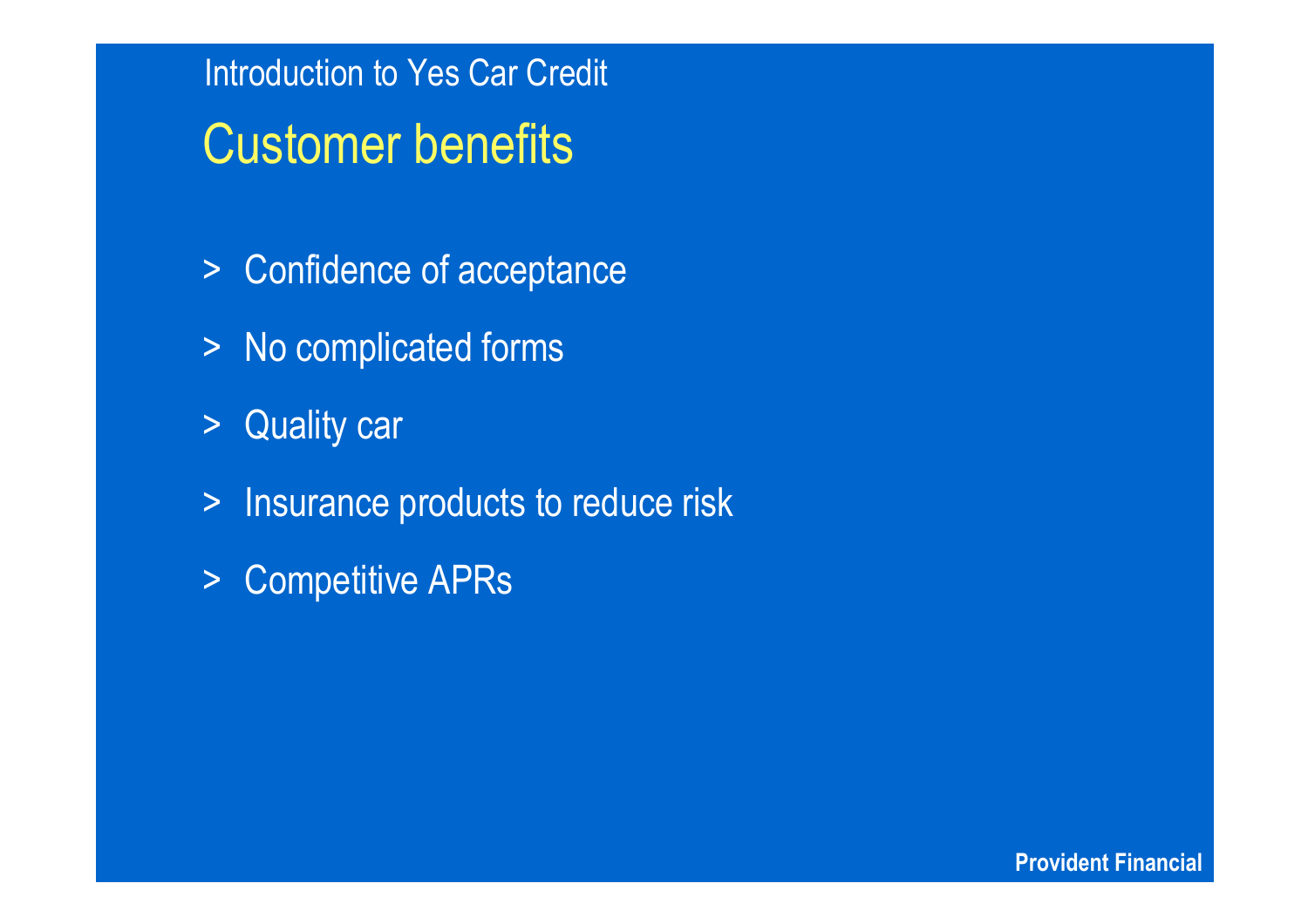Competitive advantages of the Yes Car Credit "integrated" model

- > Control of customer acquisition
- $\geq$ Ownership of the customer relationship
- $\geq$ Captures all of the profit
- > Direct control of quality of cars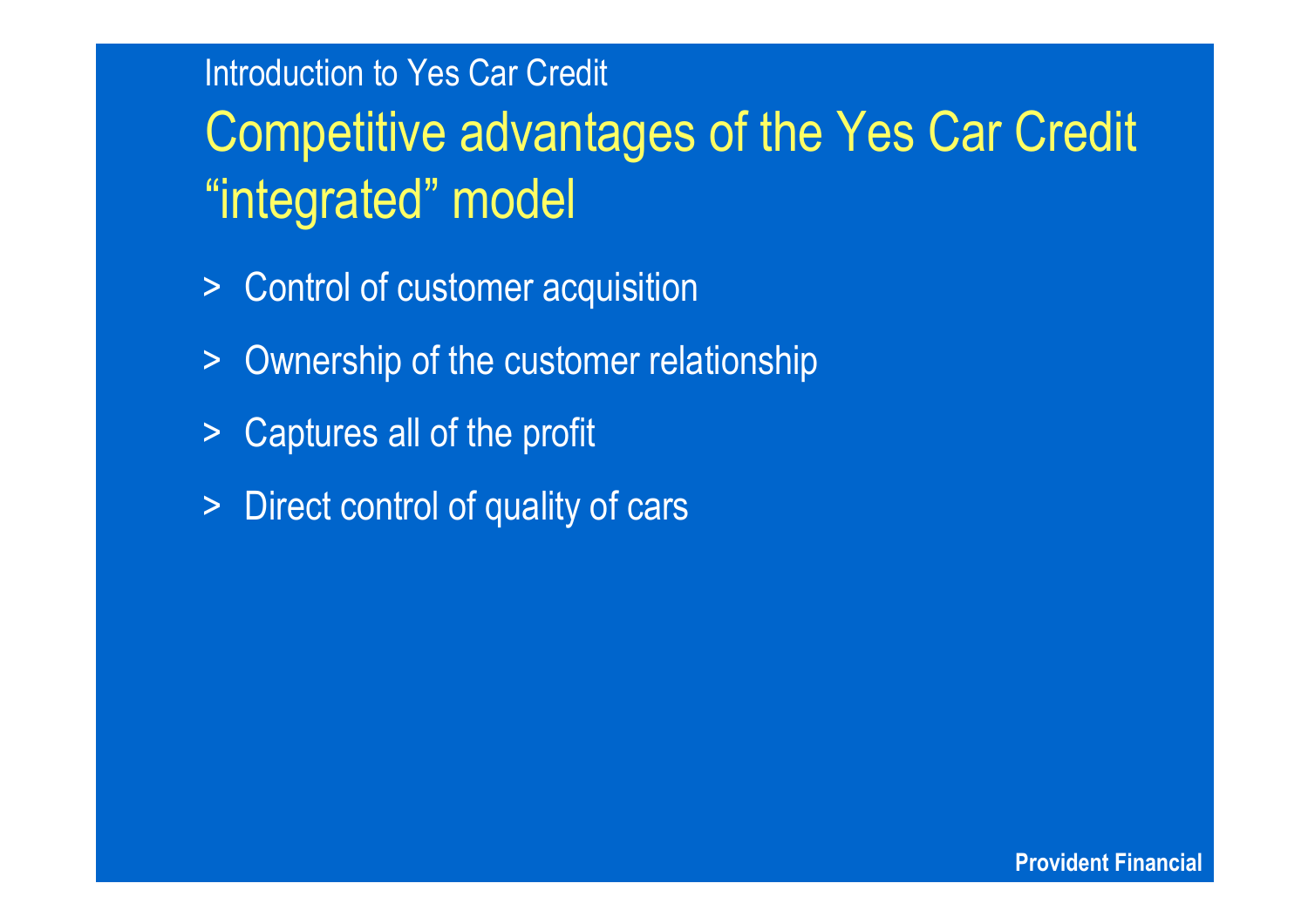## Yes Car Credit - financial summary

|                                  |        |        | <b>PRO FORMA</b>  |  |
|----------------------------------|--------|--------|-------------------|--|
|                                  | 2000   | 2001   | 2002              |  |
|                                  |        |        | 10 months to Oct. |  |
| Car unit sales                   | 12,718 | 24,049 | 26,276            |  |
| <b>Finance contracts written</b> | 8,356  | 16,035 | 19,592            |  |
| Em                               |        |        |                   |  |
| <b>Turnover</b>                  | 80     | 153    | 181               |  |
| Profit/(loss) before tax         | (3.1)  | (1.6)  | 4.0               |  |
| Net receivables                  | 52     | 103    | 158               |  |
| <b>Gross borrowing</b>           | 63     | 118    | 178               |  |
| Deferred revenue                 | 32     | 62     | 93                |  |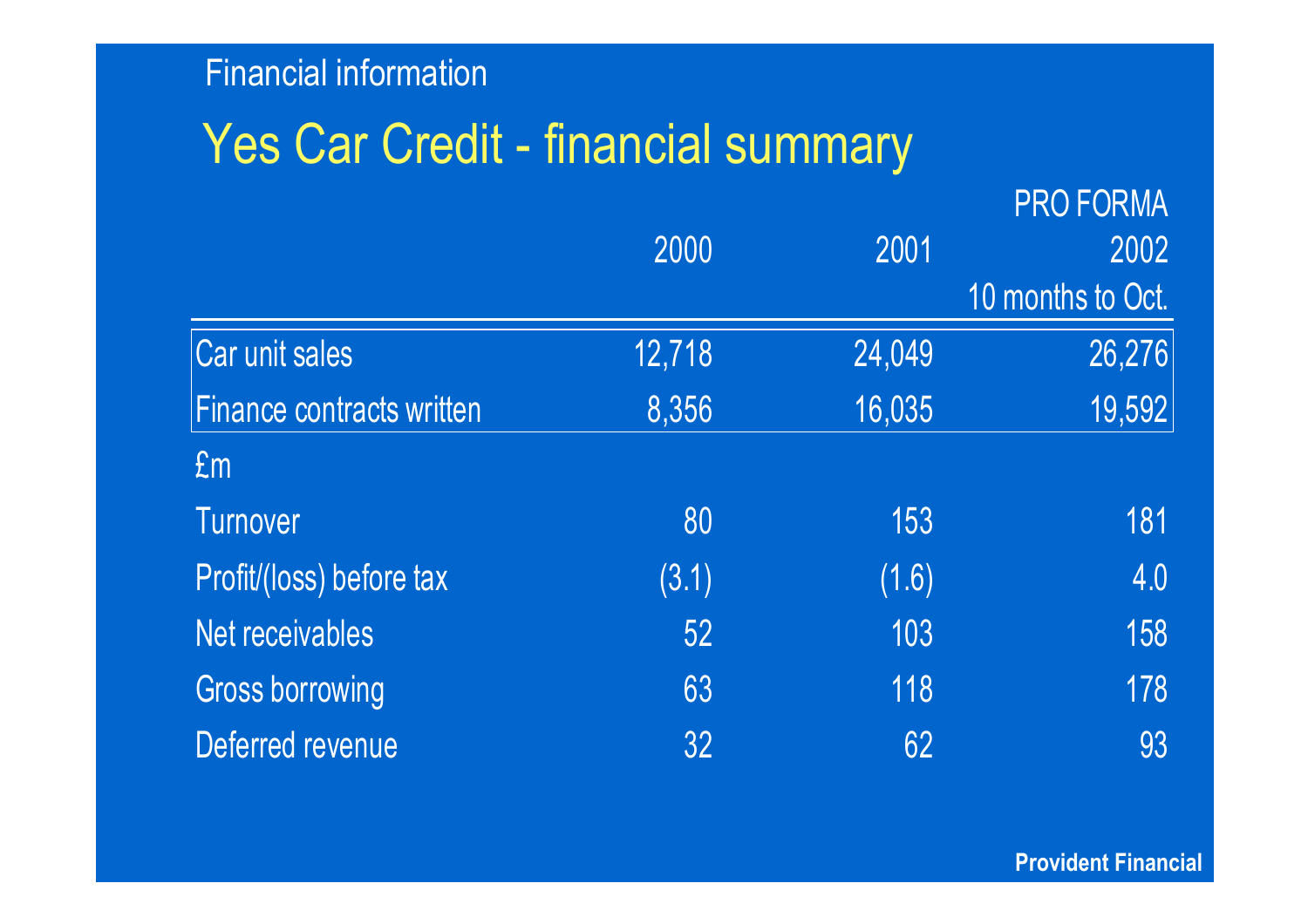## Credit quality

|                      | 2000  | 2001  |  |
|----------------------|-------|-------|--|
|                      |       |       |  |
| Net receivables (£m) | 52    | 103   |  |
| Bad debt charge (£m) | 7.1   | 12.9  |  |
| % of receivables     | 13.6% | 12.5% |  |
| % of turnover        | 8.9%  | 8.5%  |  |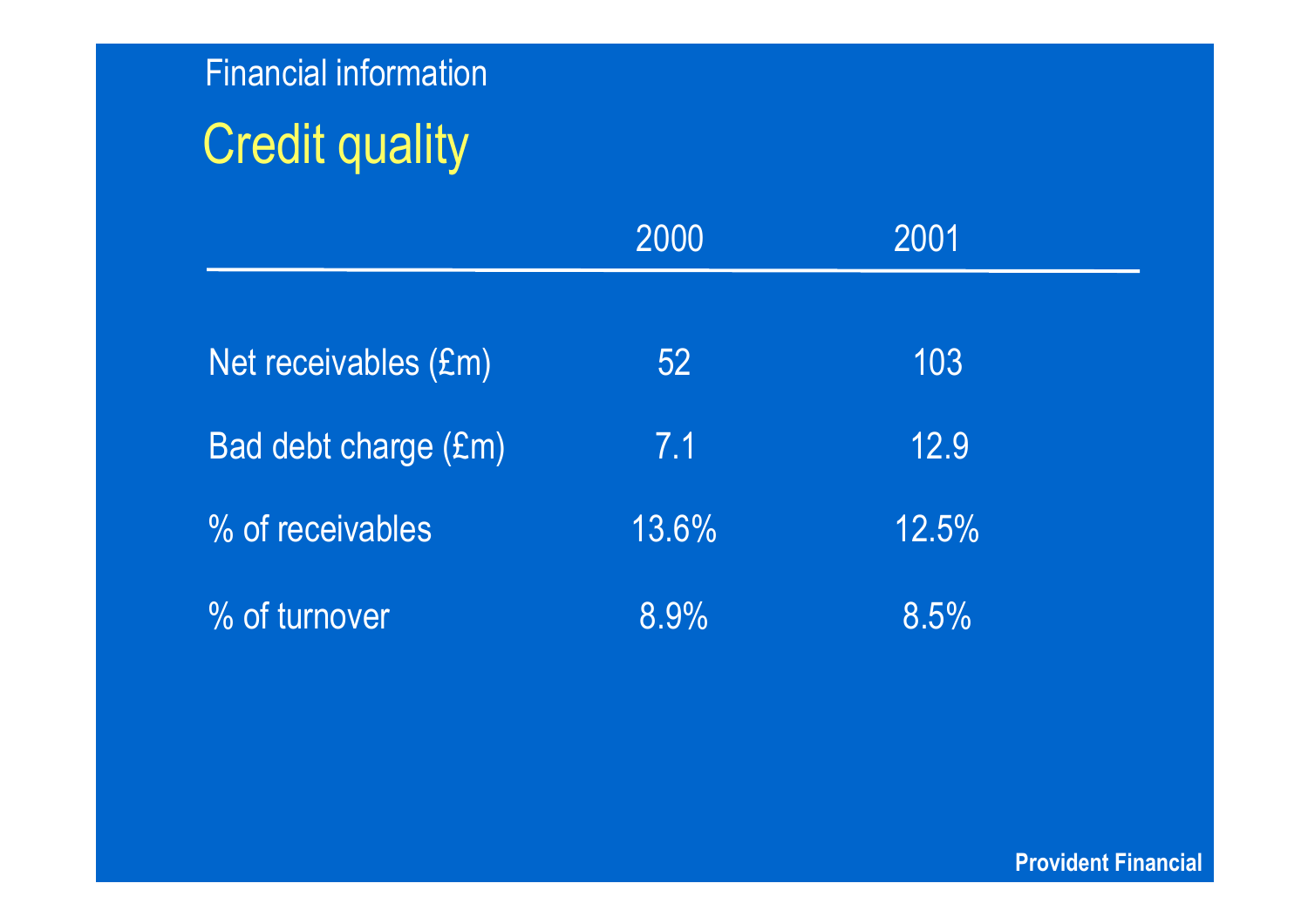## Unaudited balance sheet as at 31 October 2002

|                                  | £m   | £m    |
|----------------------------------|------|-------|
| <b>Fixed assets</b>              |      | 4     |
| <b>Vehicle stock</b>             |      | 11    |
| <b>Gross receivables</b>         | 265  |       |
| Less: deferred revenue           | (93) |       |
| Less: provision for bad debts    | (14) |       |
| Net receivables                  |      | 158   |
| Other net current liablilities   |      | (2)   |
| <b>Bank and other borrowings</b> |      | (178) |
| <b>Net liabilities</b>           |      |       |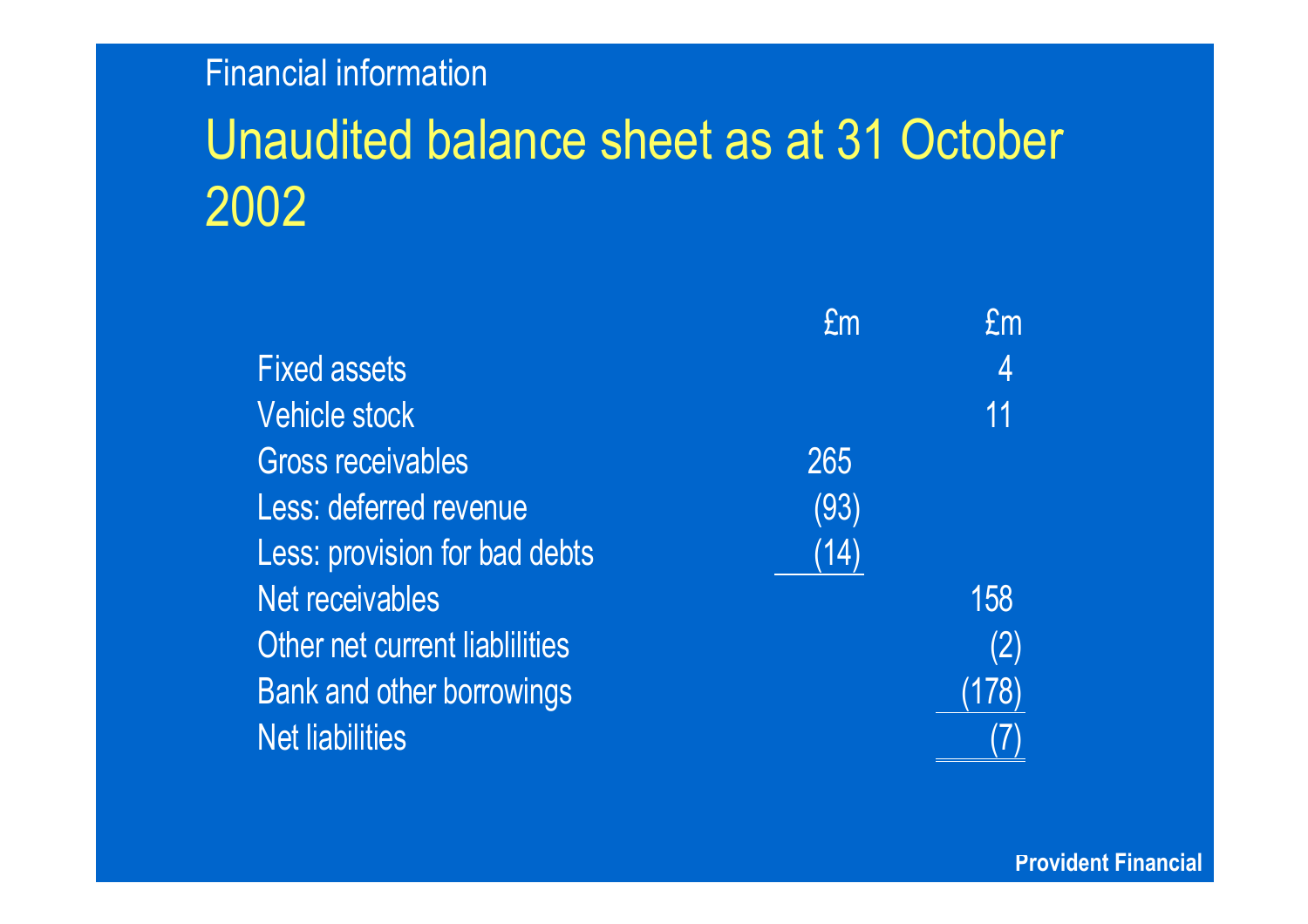Growth prospects

# Sub-prime car finance market forecast to grow at 6% p.a

Advances pa (through car dealers)

Sub-prime used cars £1.5bn

Predicted growth rate\*: example and research c.6% particles of the c.6% particles of the c.6% particles of the c.6% particles of the c.6% particles of the c.6% particles of the c.6% particles of the c.6% particles of the c

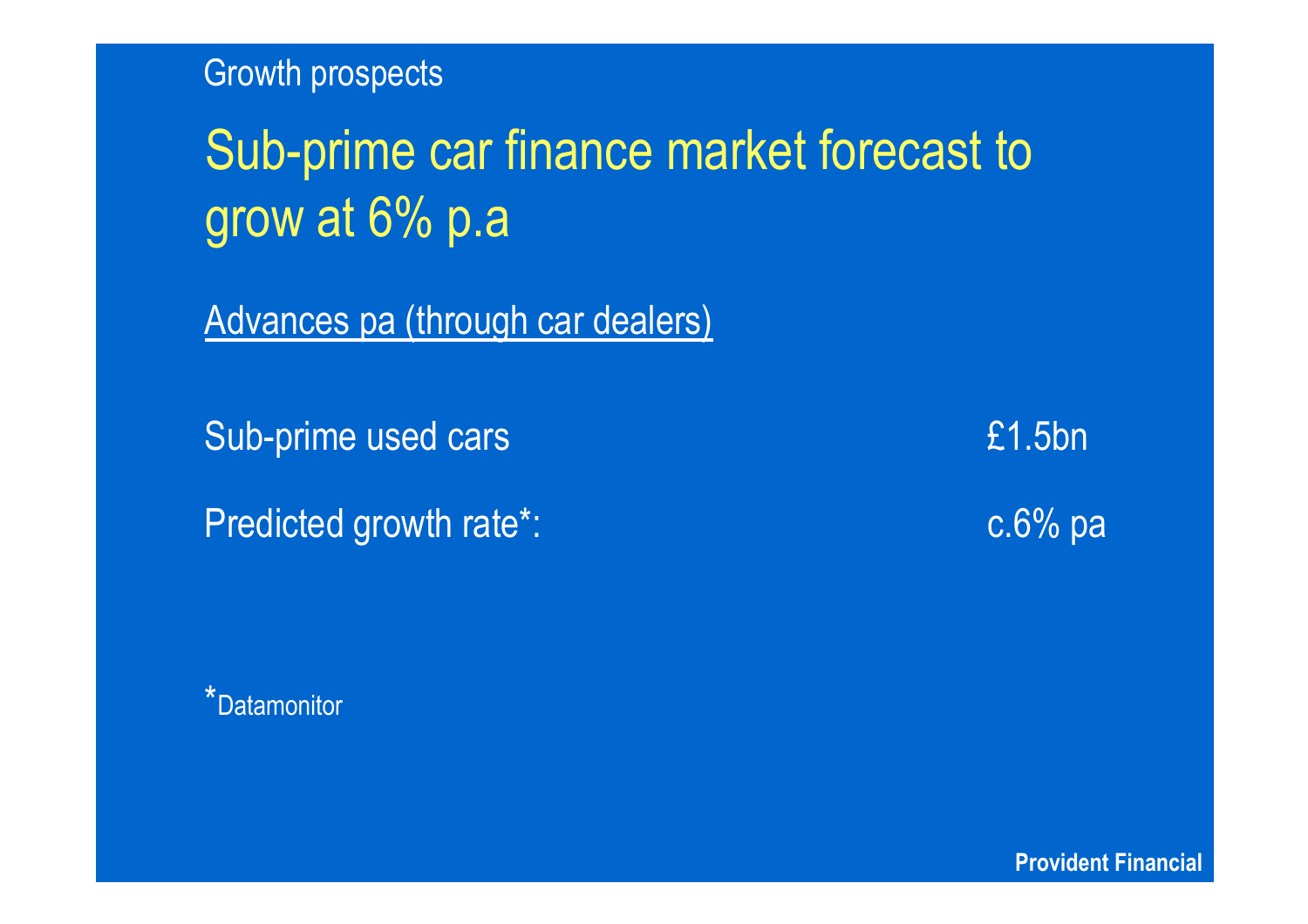#### Growth prospects

## Compared to the USA, the UK sub-prime car finance market is relatively under developed UKSub-prime USASub-prime Finance penetration and the 48% 90% Replacement frequency 3.4 years 3.0 years Cars per household and the U.75 1.25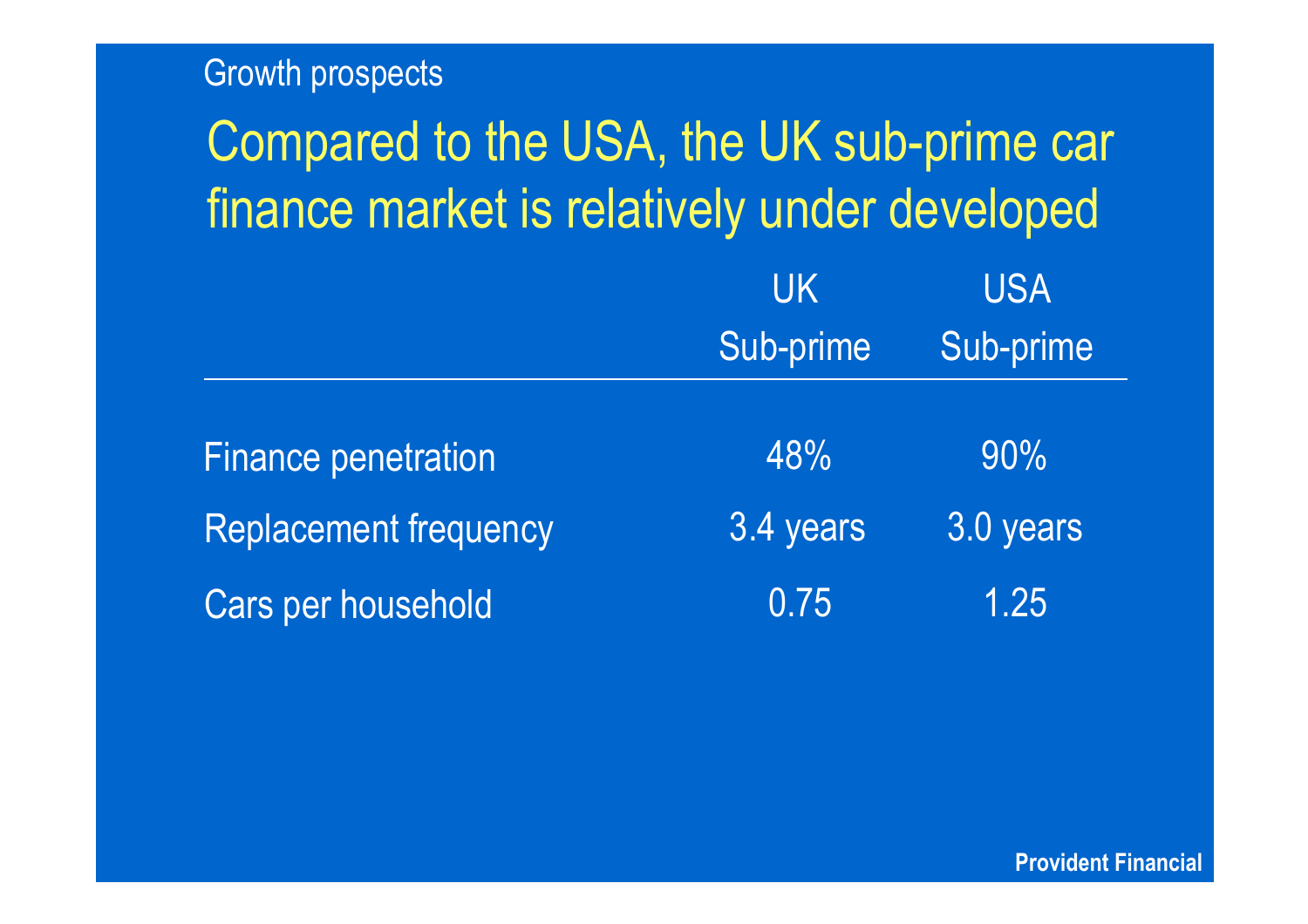### Growth prospects

# Summary of key growth drivers for Yes Car Credit

- > Market expected to grow by 6% per annum
- > Greater access to funding
- > Scope to expand branch network
- $>$ Increased in-house financing
- > Increasing profits from deferred revenue release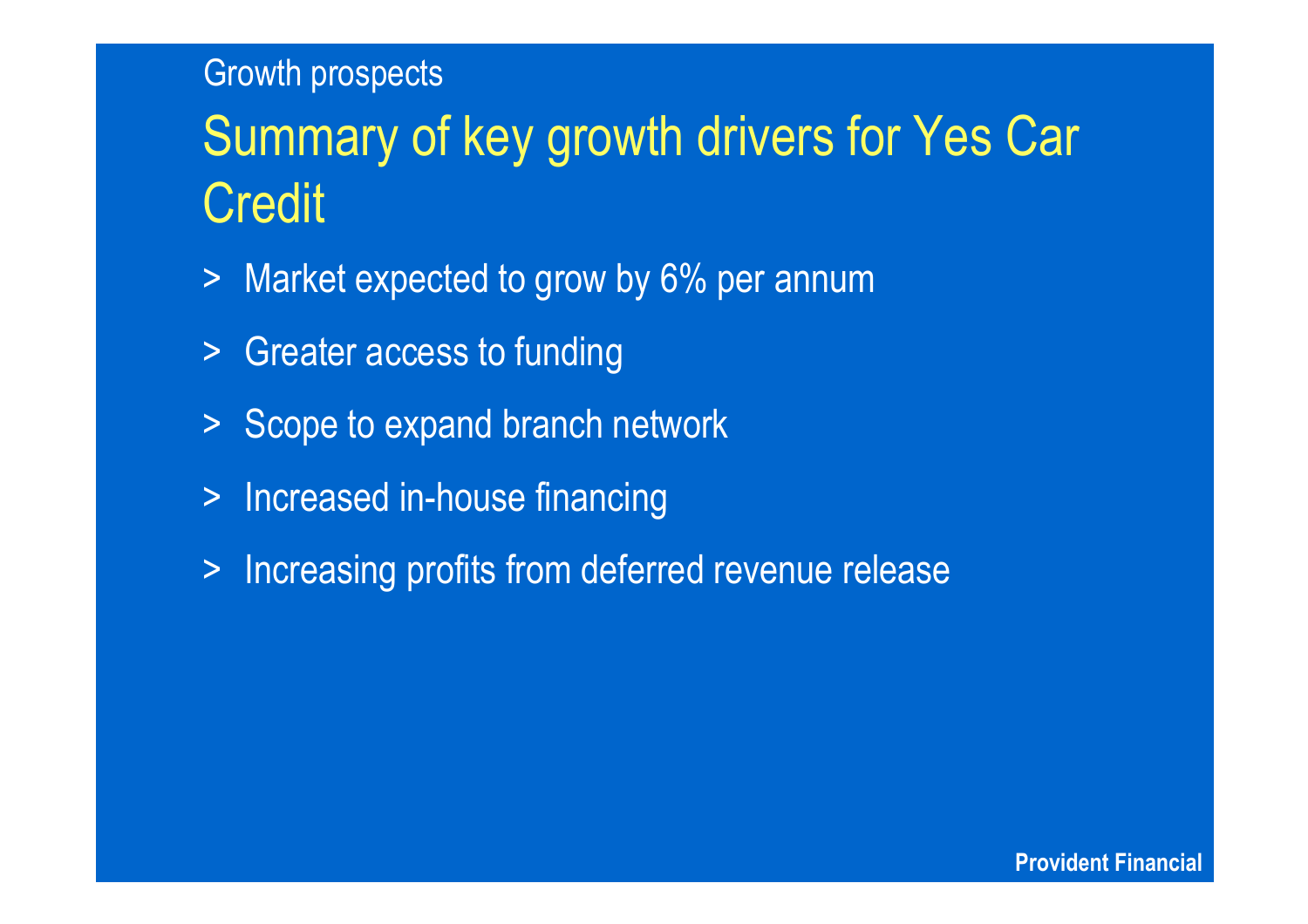### An excellent acquisition for Provident Financial

- > Good strategic fit
- $\geq$ Opportunity for leading position in attractive market
- $\geq$ Unique and attractive credit-led business model
- > Excellent growth prospects
- $\geq$ Modestly earnings enhancing in 2003; increasingly thereafter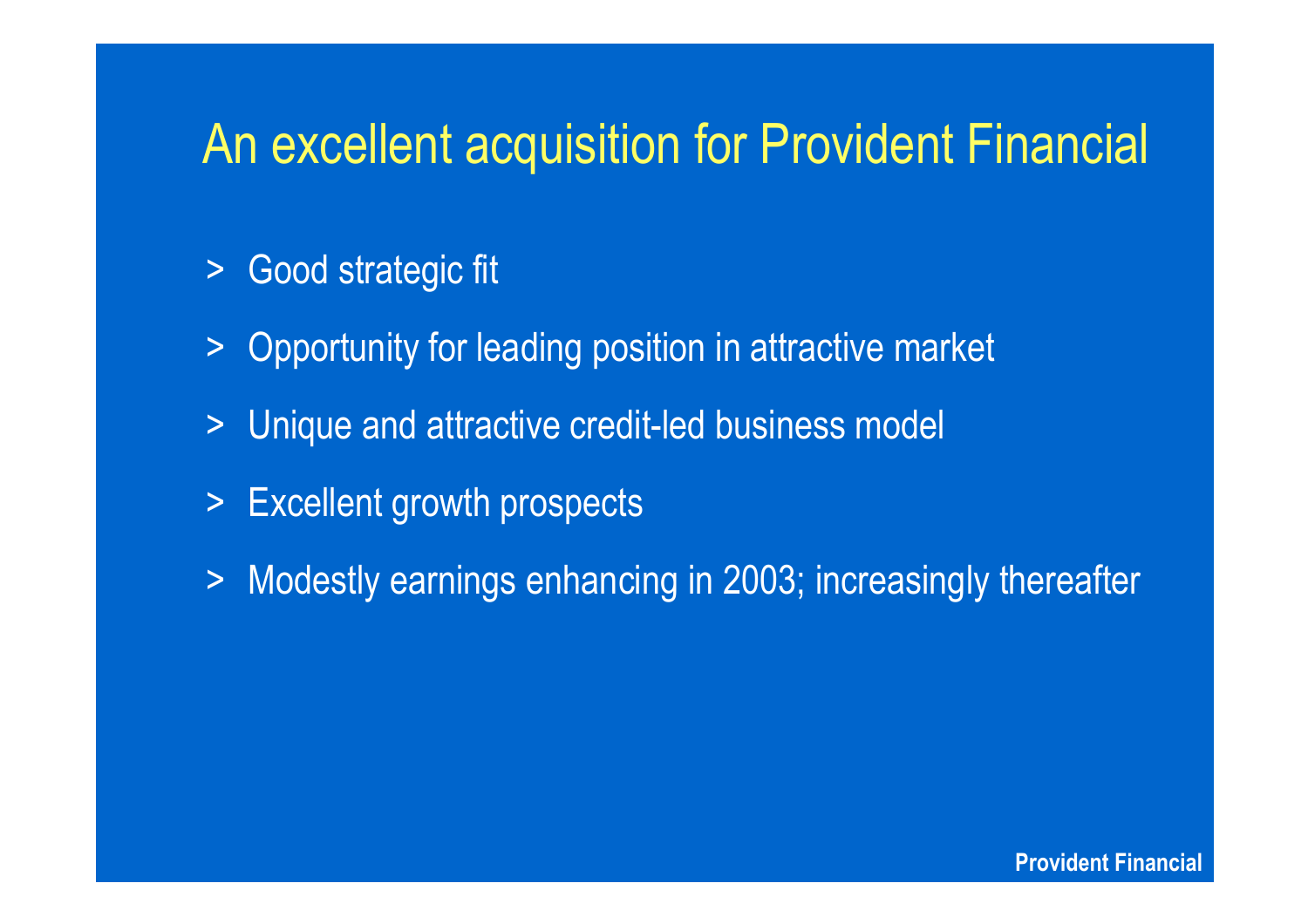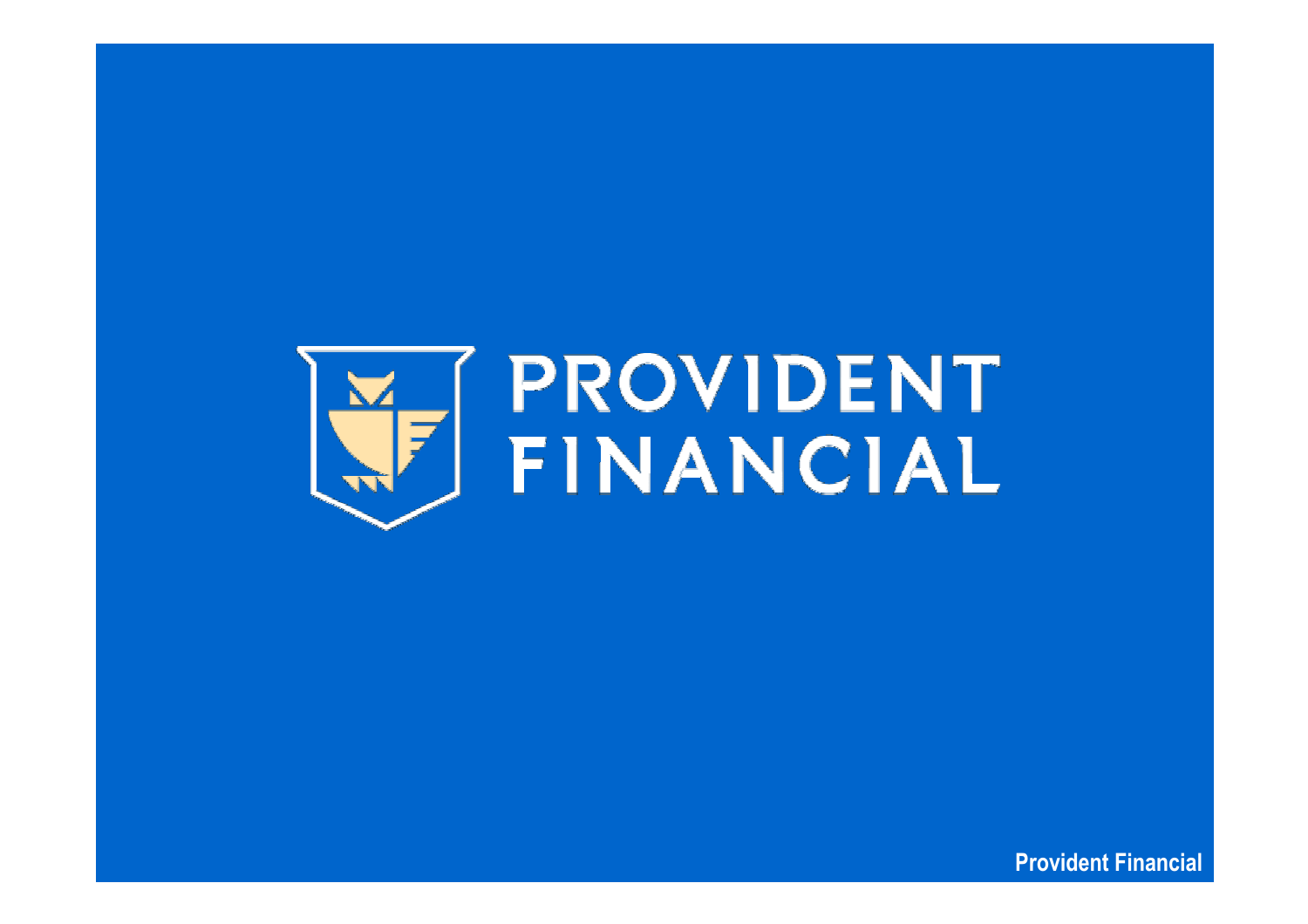## Terms of the transaction

- > £41 million payable to corporate vendors on completion
- > £6 million payable to management on completion
- > £6 million payable to management on 30 June 2004
- > Management earn-out calculated as 2.58 times average 2002 and 2003 adjusted audited profit after tax, payable on 30 June 2004 (capped at £50 million)
- > Institutional earn-out calculated at 6 times the excess of the average 2002 and 2003 adjusted audited profit after tax over £3.23m, payable on 30 June 2004 (capped at £38 million)